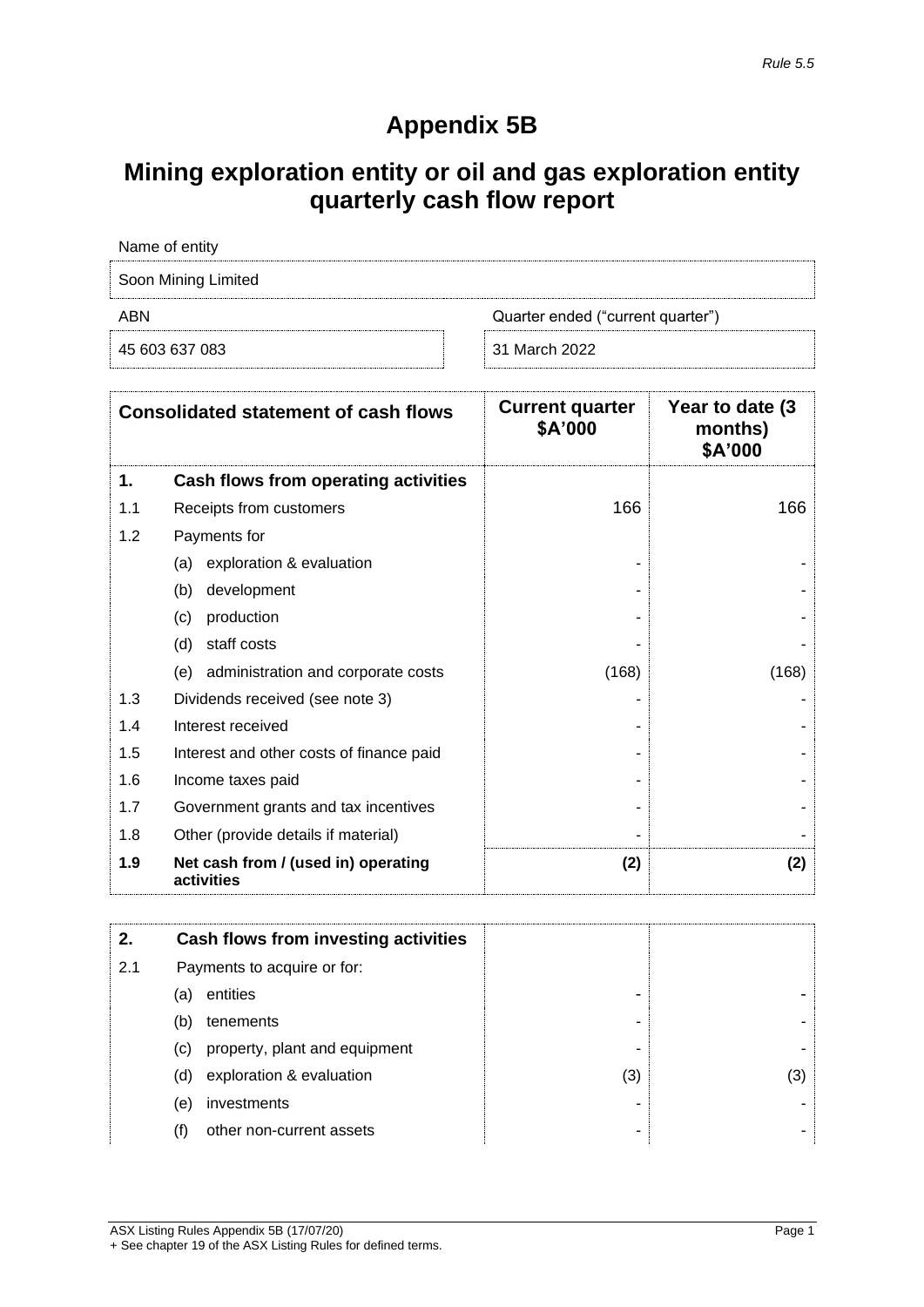|     | <b>Consolidated statement of cash flows</b>       | <b>Current quarter</b><br>\$A'000 | Year to date (3)<br>months)<br>\$A'000 |
|-----|---------------------------------------------------|-----------------------------------|----------------------------------------|
| 2.2 | Proceeds from the disposal of:                    |                                   |                                        |
|     | entities<br>(a)                                   |                                   |                                        |
|     | (b)<br>tenements                                  |                                   |                                        |
|     | property, plant and equipment<br>(c)              |                                   |                                        |
|     | (d)<br>investments                                |                                   |                                        |
|     | other non-current assets<br>(e)                   |                                   |                                        |
| 2.3 | Cash flows from loans to other entities           |                                   |                                        |
| 2.4 | Dividends received (see note 3)                   |                                   |                                        |
| 2.5 | Other (provide details if material)               |                                   |                                        |
| 2.6 | Net cash from / (used in) investing<br>activities | (3)                               | (3)                                    |

| 3.   | Cash flows from financing activities                                                       |       |       |
|------|--------------------------------------------------------------------------------------------|-------|-------|
| 3.1  | Proceeds from issues of equity securities<br>(excluding convertible debt securities)       |       |       |
| 3.2  | Proceeds from issue of convertible debt<br>securities                                      |       |       |
| 3.3  | Proceeds from exercise of options                                                          |       |       |
| 3.4  | Transaction costs related to issues of equity<br>securities or convertible debt securities |       |       |
| 3.5  | Proceeds from borrowings                                                                   |       |       |
| 3.6  | Repayment of borrowings                                                                    | (185) | (185) |
| 3.7  | Transaction costs related to loans and<br>borrowings                                       |       |       |
| 3.8  | Dividends paid                                                                             |       |       |
| 3.9  | Other (provide details if material)                                                        |       |       |
| 3.10 | Net cash from / (used in) financing<br>activities                                          | (185) | (185) |

|     | Net increase / (decrease) in cash and<br>cash equivalents for the period |       |       |
|-----|--------------------------------------------------------------------------|-------|-------|
| 4.1 | Cash and cash equivalents at beginning of<br>period                      | 404   | 404   |
| 4.2 | Net cash from / (used in) operating<br>activities (item 1.9 above)       | (2)   | (2)   |
| 4.3 | Net cash from / (used in) investing activities<br>(item 2.6 above)       | (3)   | (3)   |
| 4.4 | Net cash from / (used in) financing activities<br>(item 3.10 above)      | (185) | (185) |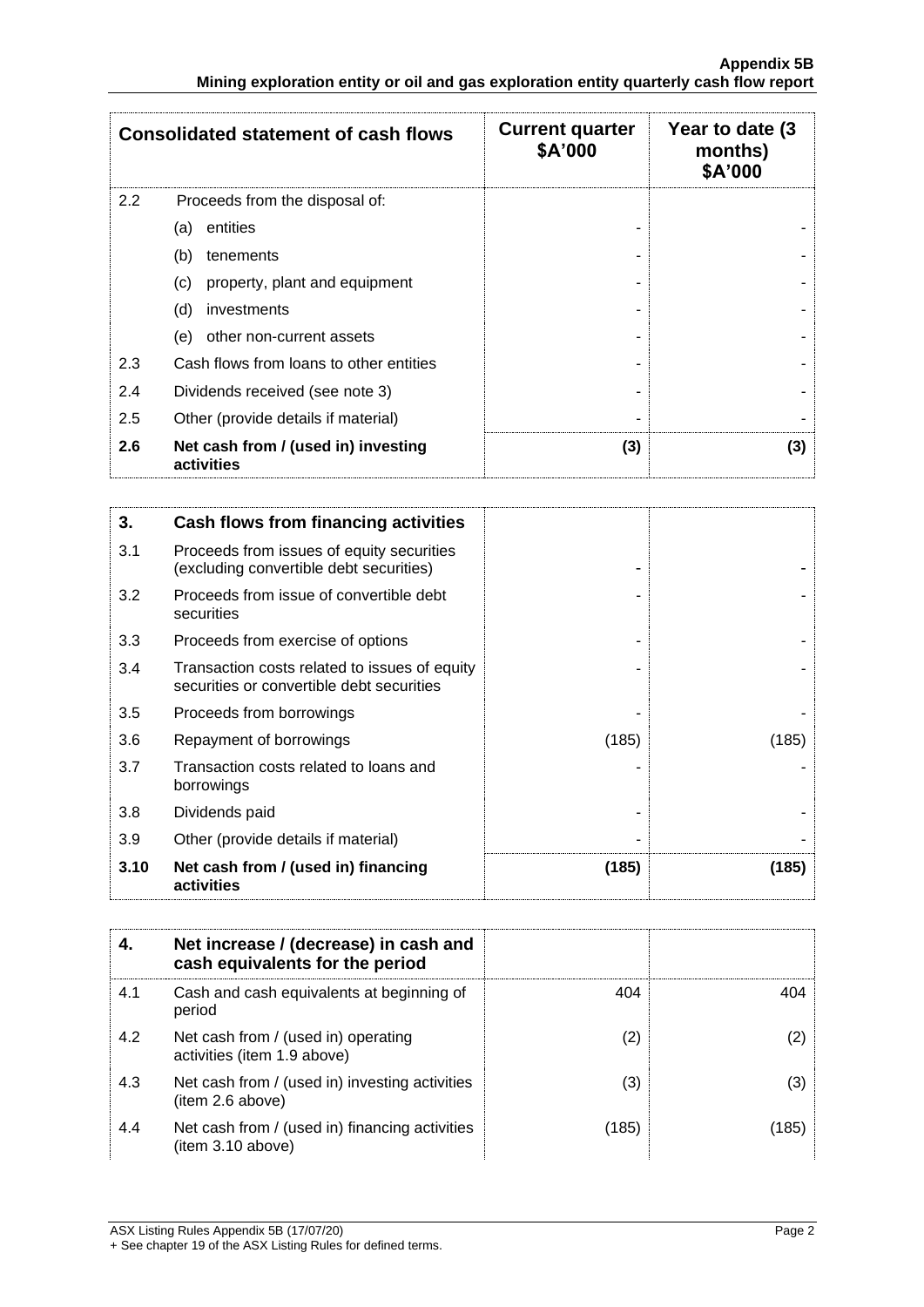|     | <b>Consolidated statement of cash flows</b>          | <b>Current quarter</b><br>\$A'000 | Year to date (3)<br>months)<br>\$A'000 |
|-----|------------------------------------------------------|-----------------------------------|----------------------------------------|
| 4.5 | Effect of movement in exchange rates on<br>cash held | 120                               | 120                                    |
| 4.6 | Cash and cash equivalents at end of<br>period        | 334                               | 334                                    |

| 5.  | Reconciliation of cash and cash<br>equivalents<br>at the end of the quarter (as shown in the<br>consolidated statement of cash flows) to the<br>related items in the accounts | <b>Current quarter</b><br>\$A'000 | <b>Previous quarter</b><br>\$A'000 |
|-----|-------------------------------------------------------------------------------------------------------------------------------------------------------------------------------|-----------------------------------|------------------------------------|
| 5.1 | <b>Bank balances</b>                                                                                                                                                          | 334                               | 404                                |
| 5.2 | Call deposits                                                                                                                                                                 |                                   |                                    |
| 5.3 | <b>Bank overdrafts</b>                                                                                                                                                        |                                   |                                    |
| 5.4 | Other (provide details)                                                                                                                                                       | -                                 |                                    |
| 5.5 | Cash and cash equivalents at end of<br>quarter (should equal item 4.6 above)                                                                                                  | 334                               | 404                                |

| 6.  | Payments to related parties of the entity and their<br>associates                                                                                           | <b>Current quarter</b><br><b>\$A'000</b> |
|-----|-------------------------------------------------------------------------------------------------------------------------------------------------------------|------------------------------------------|
| 6.1 | Aggregate amount of payments to related parties and their<br>associates included in item 1                                                                  |                                          |
| 6.2 | Aggregate amount of payments to related parties and their<br>associates included in item 2                                                                  |                                          |
|     | Note: if any amounts are shown in items 6.1 or 6.2, your quarterly activity report must include a description of, and an<br>explanation for, such payments. |                                          |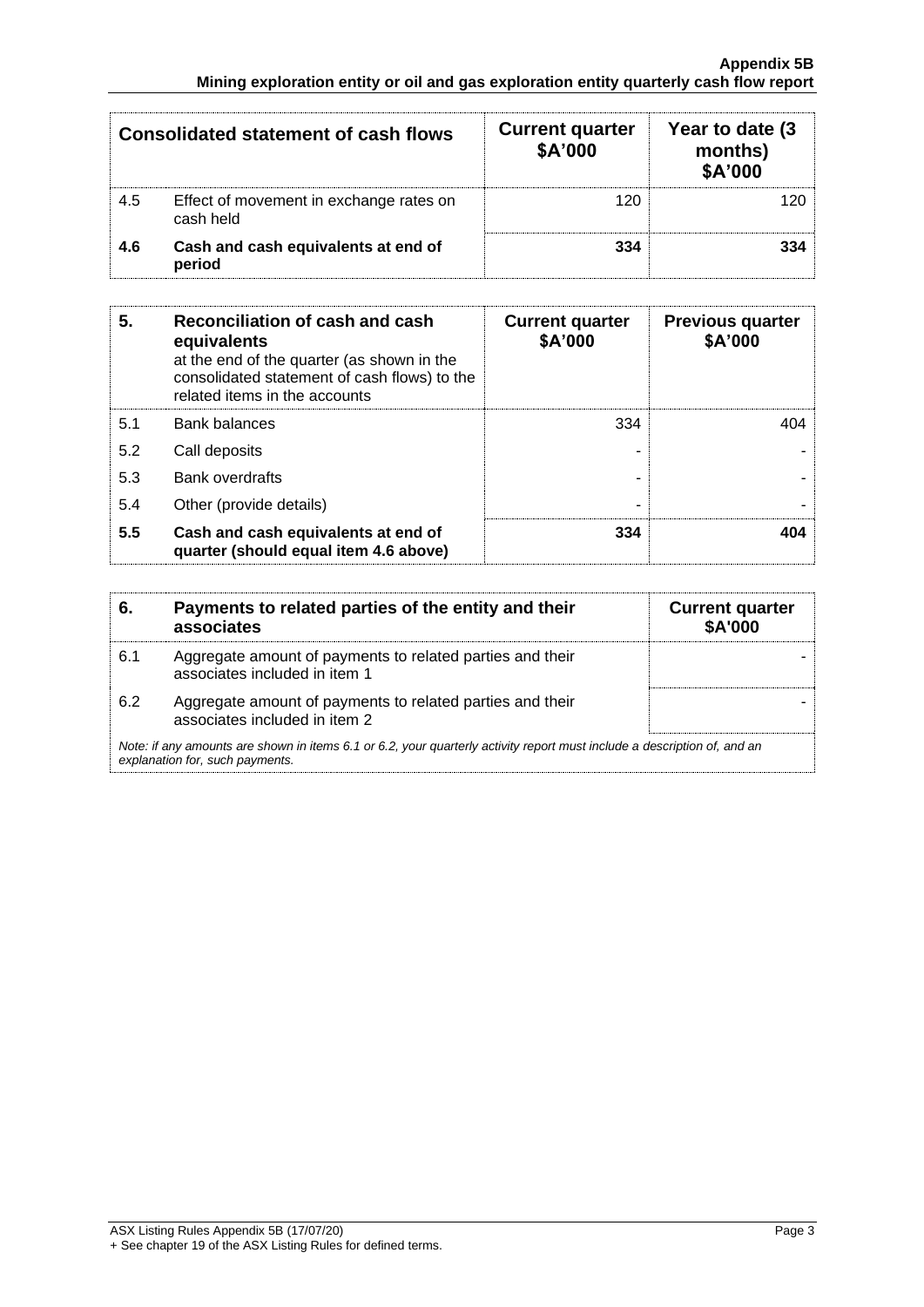| 7.  | <b>Financing facilities</b><br>Note: the term "facility' includes all forms of financing<br>arrangements available to the entity.<br>Add notes as necessary for an understanding of the<br>sources of finance available to the entity.                                                                                                               | <b>Total facility</b><br>amount at quarter<br>end<br>\$A'000 | Amount drawn at<br>quarter end<br>\$A'000 |
|-----|------------------------------------------------------------------------------------------------------------------------------------------------------------------------------------------------------------------------------------------------------------------------------------------------------------------------------------------------------|--------------------------------------------------------------|-------------------------------------------|
| 7.1 | Loan facilities                                                                                                                                                                                                                                                                                                                                      |                                                              |                                           |
| 7.2 | Credit standby arrangements                                                                                                                                                                                                                                                                                                                          |                                                              |                                           |
| 7.3 | Other (please specify)                                                                                                                                                                                                                                                                                                                               |                                                              |                                           |
| 7.4 | <b>Total financing facilities</b>                                                                                                                                                                                                                                                                                                                    |                                                              |                                           |
| 7.5 | Unused financing facilities available at quarter end                                                                                                                                                                                                                                                                                                 |                                                              |                                           |
| 7.6 | Include in the box below a description of each facility above, including the lender, interest<br>rate, maturity date and whether it is secured or unsecured. If any additional financing<br>facilities have been entered into or are proposed to be entered into after quarter end,<br>include a note providing details of those facilities as well. |                                                              |                                           |
|     |                                                                                                                                                                                                                                                                                                                                                      |                                                              |                                           |

| 8.  | Estimated cash available for future operating activities                                                                                                                                                                        | \$A'000 |
|-----|---------------------------------------------------------------------------------------------------------------------------------------------------------------------------------------------------------------------------------|---------|
| 8.1 | Net cash from / (used in) operating activities (item 1.9)                                                                                                                                                                       | (2)     |
| 8.2 | (Payments for exploration & evaluation classified as investing<br>activities) (item $2.1(d)$ )                                                                                                                                  | (3)     |
| 8.3 | Total relevant outgoings (item $8.1 +$ item $8.2$ )                                                                                                                                                                             | (5)     |
| 8.4 | Cash and cash equivalents at quarter end (item 4.6)                                                                                                                                                                             | 334     |
| 8.5 | Unused finance facilities available at quarter end (item 7.5)                                                                                                                                                                   |         |
| 8.6 | Total available funding (item $8.4 +$ item $8.5$ )                                                                                                                                                                              | 334     |
| 8.7 | Estimated quarters of funding available (item 8.6 divided by<br>item $8.3$ )                                                                                                                                                    | 64.11   |
|     | Note: if the entity has reported positive relevant outgoings (ie a net cash inflow) in item 8.3, answer item 8.7 as "N/A".<br>Otherwise, a figure for the estimated quarters of funding available must be included in item 8.7. |         |

8.8 If item 8.7 is less than 2 quarters, please provide answers to the following questions:

8.8.1 Does the entity expect that it will continue to have the current level of net operating cash flows for the time being and, if not, why not?

Answer: In common with resource exploration and development companies, the company expects that it will continue to have negative operating cash flows until such time it brings gold mine into production and been taking reasonable steps to decrease the net operating costs.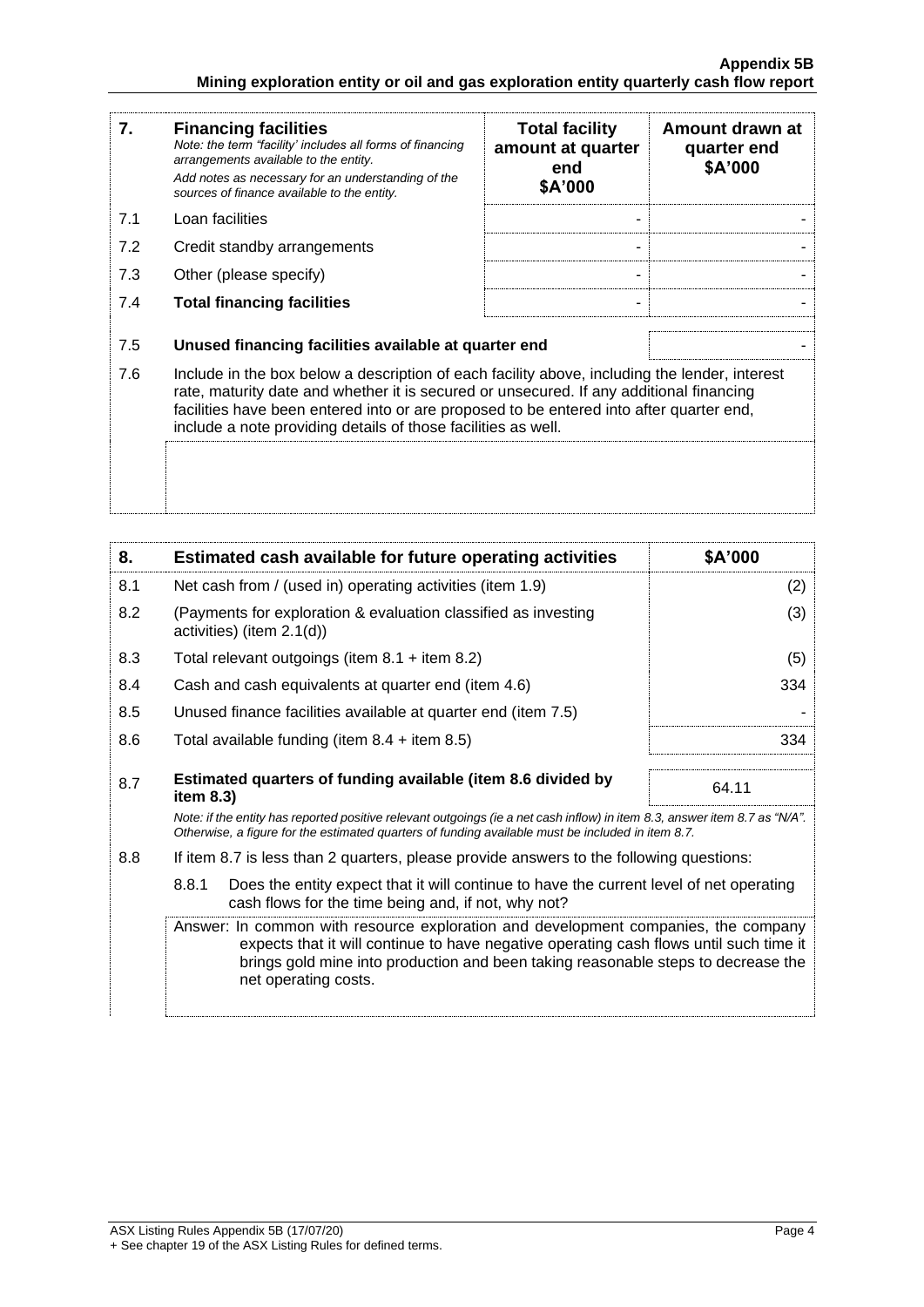| 8.8.2 | Has the entity taken any steps, or does it propose to take any steps, to raise further<br>cash to fund its operations and, if so, what are those steps and how likely does it<br>believe that they will be successful?                                                                                                                                                                 |
|-------|----------------------------------------------------------------------------------------------------------------------------------------------------------------------------------------------------------------------------------------------------------------------------------------------------------------------------------------------------------------------------------------|
|       | Answer: The company started the machine testing and trial gold production last year and<br>has continued to drive the trial gold production program. In addition to the USD<br>200,000 loan the company has received on 24 November 2021, the company will<br>continue to invite potential partners or investors to inject cash or provide machinery<br>and equipment for the project. |
| 8.8.3 | Does the entity expect to be able to continue its operations and to meet its business<br>objectives and, if so, on what basis?                                                                                                                                                                                                                                                         |
|       | Answer: The company has continued to drive the trial gold production program. If<br>successful, this would result in the company being able to achieve a stable and<br>continuous revenue stream from the second half of the year as it also expands its<br>production capacity moderately in the future.                                                                              |
|       | Note: where item 8.7 is less than 2 quarters, all of questions 8.8.1, 8.8.2 and 8.8.3 above must be answered.                                                                                                                                                                                                                                                                          |

### **Compliance statement**

- 1 This statement has been prepared in accordance with accounting standards and policies which comply with Listing Rule 19.11A.
- 2 This statement gives a true and fair view of the matters disclosed.

Date: ................................................................................... 27 April 2022

Authorised by: ................................................................................... (Name of body or officer authorising release – see note 4) By the board

#### **Notes**

- 1. This quarterly cash flow report and the accompanying activity report provide a basis for informing the market about the entity's activities for the past quarter, how they have been financed and the effect this has had on its cash position. An entity that wishes to disclose additional information over and above the minimum required under the Listing Rules is encouraged to do so.
- 2. If this quarterly cash flow report has been prepared in accordance with Australian Accounting Standards, the definitions in, and provisions of, *AASB 6: Exploration for and Evaluation of Mineral Resources* and *AASB 107: Statement of Cash Flows* apply to this report. If this quarterly cash flow report has been prepared in accordance with other accounting standards agreed by ASX pursuant to Listing Rule 19.11A, the corresponding equivalent standards apply to this report.
- 3. Dividends received may be classified either as cash flows from operating activities or cash flows from investing activities, depending on the accounting policy of the entity.
- 4. If this report has been authorised for release to the market by your board of directors, you can insert here: "By the board". If it has been authorised for release to the market by a committee of your board of directors, you can insert here: "By the [*name of board committee* – *eg Audit and Risk Committee*]". If it has been authorised for release to the market by a disclosure committee, you can insert here: "By the Disclosure Committee".
- 5. If this report has been authorised for release to the market by your board of directors and you wish to hold yourself out as complying with recommendation 4.2 of the ASX Corporate Governance Council's *Corporate Governance Principles and Recommendations*, the board should have received a declaration from its CEO and CFO that, in their opinion, the financial records of the entity have been properly maintained, that this report complies with the appropriate accounting standards and gives a true and fair view of the cash flows of the entity, and that their opinion has been formed on the basis of a sound system of risk management and internal control which is operating effectively.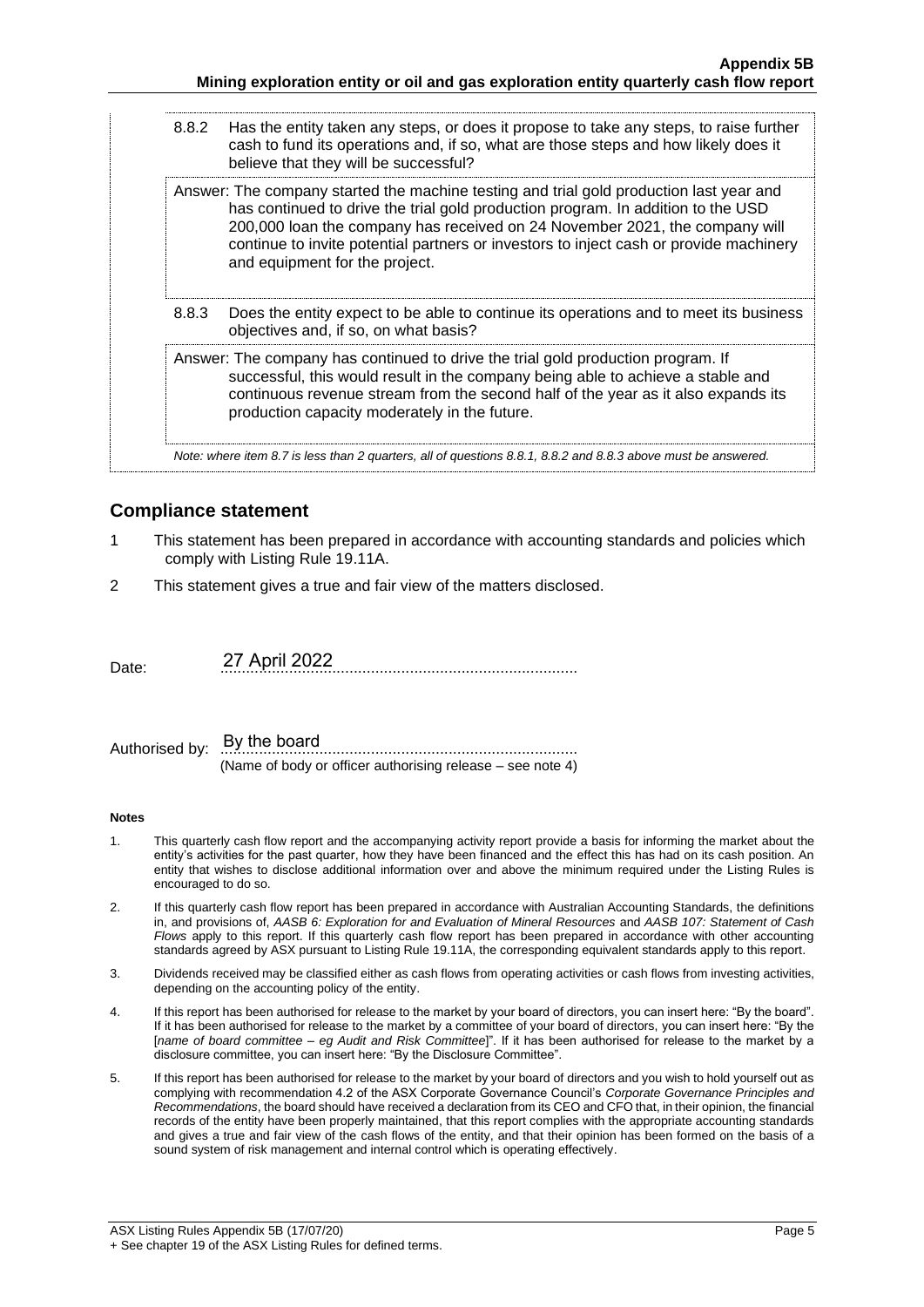

ACN 603 637 083 1G, 528 Compton Road Stretton QLD 4116 TEL:+61 7 3351 1769 Email: info@soonmining.com

#### **2022** 年 **4** 月 **28** 日

**SOON MINING LIMITED (ASX: SMG) 2022** 年第一季度活動報告

#### **Kwahu Praso** 專案 **(SMG100%** 持有**)**

本季度, Soon Mining Limited ( "SMG"或 "公司" ) 在其位於迦納的旗艦 Kwahu Praso 項目持續推動黃金試產計劃。

由於迦納政府為打擊非法採礦而重新啟動"禁止行動",本季度公司在黃金試產計劃中遇 到了不可抗力因素。為了規範採礦活動以實現環境可持續性和管理,迦納政府正在採取前 所未有的努力來制止非法採礦。因此,迦納所有合法的大型採礦公司必須在迦納政府的要 求下暫停採礦工作,以配合政府調查非法採礦。

總體而言,公司在黃金試產計劃中的機械設備設定方面取得了穩定的成果。然而,試採區 的黃金品位沒有達到預期的質量,因此公司現在正在尋找其他黃金品位更高的地區進行開 採。

營運資金方面,最後一次獲得的主要資金是 2021 年 11 月獲得的 20 萬美元貸款。公司仍 繼續邀請潛在合作夥伴或投資者為正在進行和即將進行的項目注入現金或提供機器和設備。

SMG 預計將增加其黃金試生產計劃的活動,以努力實現運營目標。希望公司在達到試產目 標後,能盡快正式進行規模化開採。

### 揭露與上市規則 **5.3** 有關的資訊

- 5.3.1 更多詳細信息,請參閱上面的"季度活動報告"。
- 5.3.2 至 2022 年 03 月 31 日,並無實際的生產活動。
- 5.3.3 該專案位於迦納東部的 Kwahu 南區, 靠近 Kwahu Praso 處。在迦納首都阿克拉西北 方的 130 公里處。

該專案占地面積共 82.74 平方公里,包括 63 平方公里具有開採執照的區域,和周圍 19.74 平方公里擁有勘探許可證的區域。前者,開採執照有 14 年的採礦權,目前到期日為 2027 年 7 月 11 日。後者,探勘許可證目前在申請延展中。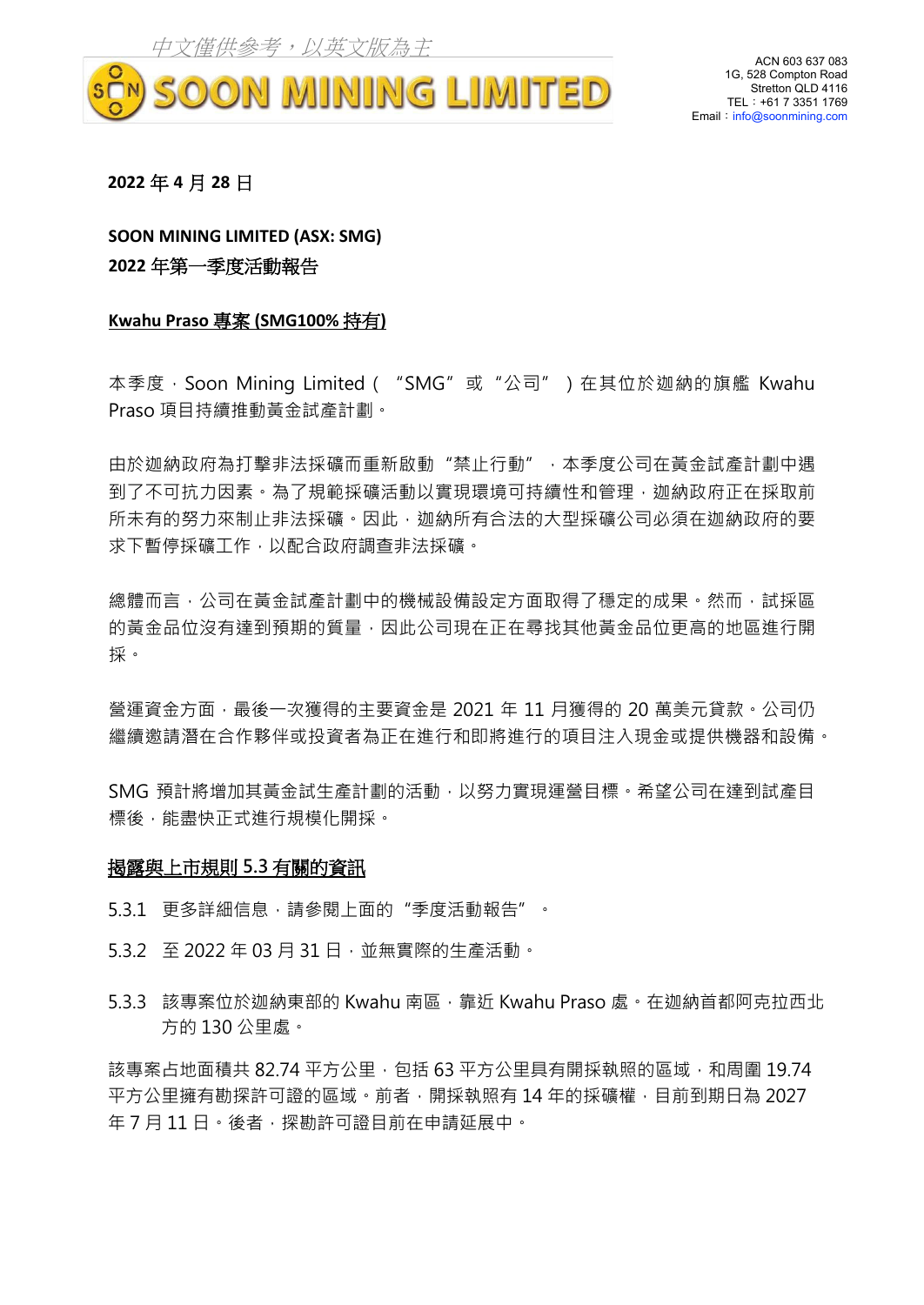在本季度期間,沒有礦區被收購或出售。

至本季度結束,沒有從轉入或轉出的協議中獲得任何收益。

在本季期間,沒有從收購或出售關於轉入或轉出的協議而獲得任何收益。

以上由董事會授權發布

黃青田

董事總經理